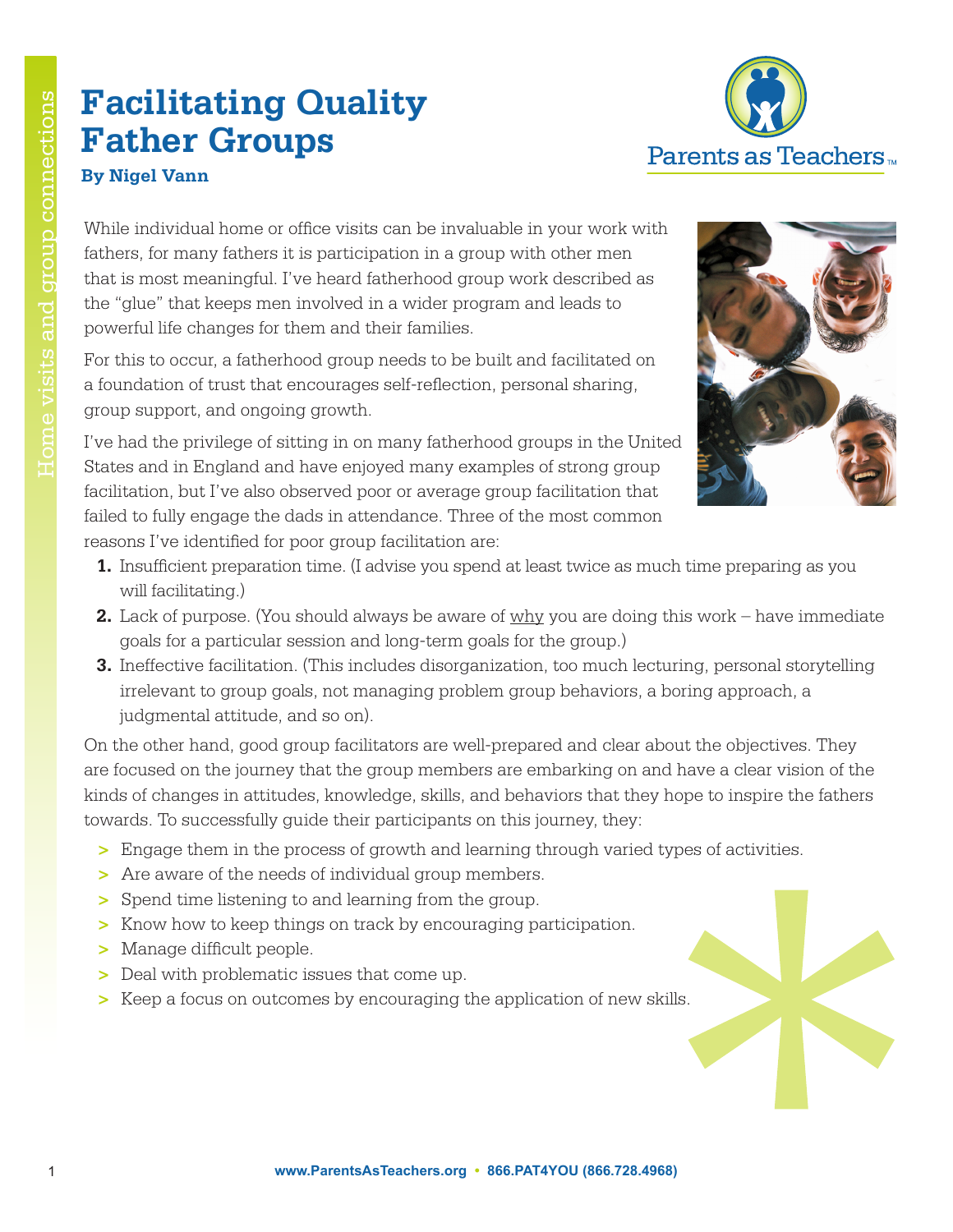

### **Facilitation skills**

A book that I recommend for further reading is *Workshops: Designing and Facilitating Experiential Learning*. Although this does not focus on fatherhood groups per se, it does provide some very helpful ideas. I particularly like the authors' delineation of four types of basic facilitation skills (Brooks-Harris & Stock-Ward, 1999), which I interpret as follows:

- **1. Engaging** Creating a welcoming and safe environment that draws participants in and encourages them to stay.
- **2. Informing** Providing knowledge and information that is meaningful and useful to participants, through a variety of approaches that engage and involve participants in the sharing of knowledge.
- **3. Involving** Ensuring that all group members are able to participate and benefit from the group activities and discussion.
- **4. Applying** Allowing time for reflection about key take-home messages and encouraging the use of new awareness, knowledge, and skills to build stronger relationships and outcomes for children and families.

#### **Stages of group development**

**Particular School Astenbers • 86**<br> **Example, Although this decay for the connection of Poickabega Designing and<br>
Learning, Although this decay not form a minimismon of our types of basic facility<br>
decay. I particularly l** Don't expect men to start sharing and supporting each other instantly! All groups go through various stages of development. In the **Forming** stage, everything will seem new, and participants will feel wary and unsure. The role of the group facilitator is key here – you need to draw on those engaging skills (creating a welcoming environment, providing guidance and direction, and establishing that the group is "safe").

Next comes a **Storming** stage where the facilitator's ability to listen and deal with issues of conflict or competition may be key.

In the **Norming** stage, the group coalesces around common goals, shares a sense of group belonging, and embraces group process and mutual support. Some individual members will begin to have "a-ha" moments, and leadership will be shared.

The fourth stage of **Performing** is what we are striving for. The group will be more task oriented and comfortable engaging in problem solving; most members will be aware of key take-home messages; and the facilitator will be able to take a back seat at times as the group "performs."

One of the hardest stages is **Adjourning**. You have created a meaningful group experience for members, but now you must say farewell and leave individuals to proceed on the next stage of their journeys without the group.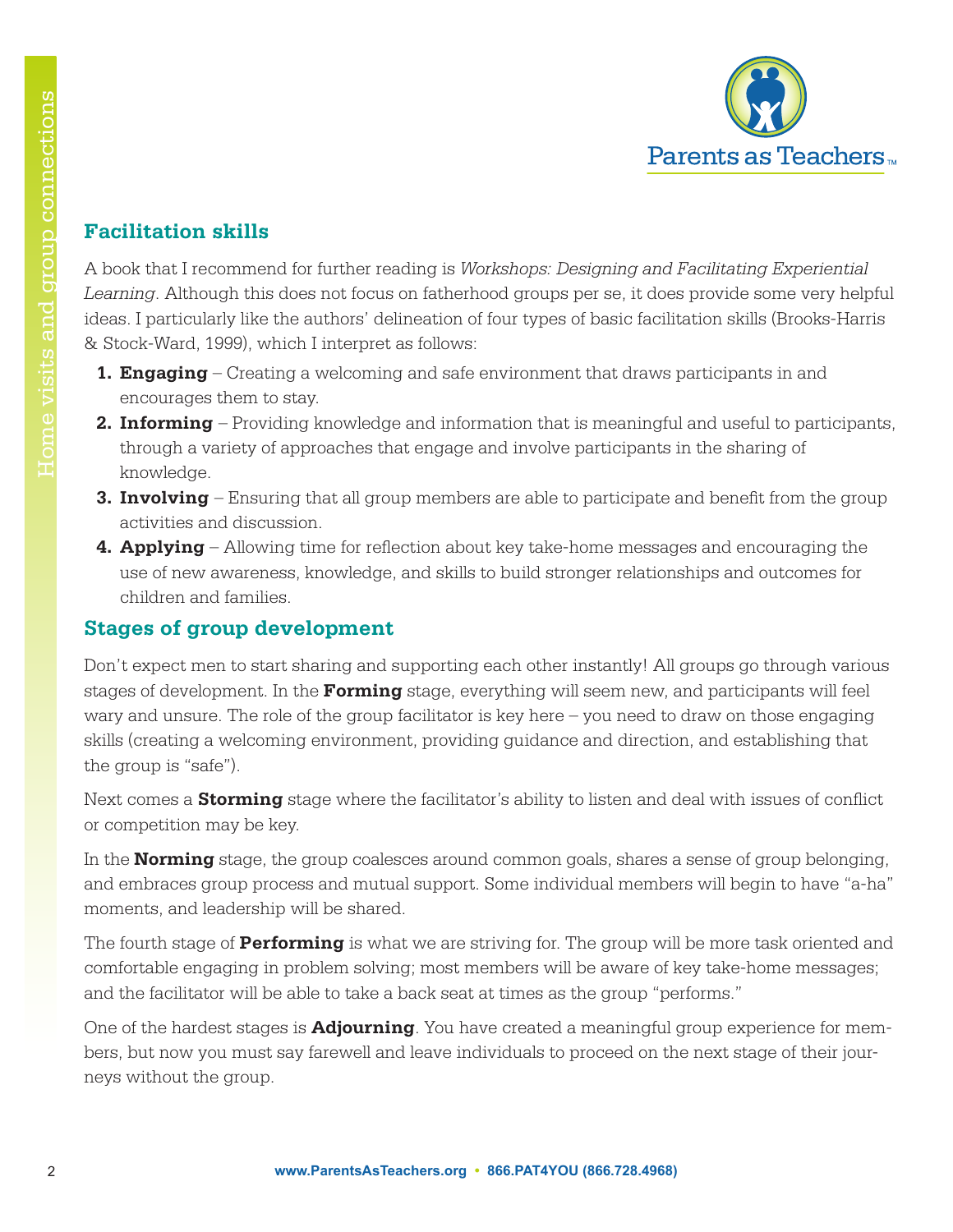

**Parents**<br>  $\frac{1}{2}$ <br>  $\frac{1}{2}$ <br>  $\frac{1}{2}$ <br>  $\frac{1}{2}$ <br>
Thus is where been perpared and denty focused on your grades if you have uncluded<br>
through a compared and denty focused in you have concouraged to<br>  $\frac{1}{2}$  through This is where the work that a good group facilitator has done can really have a payoff. If you have been prepared and clearly focused on your goals; if you have utilized an array of interesting, stimulating and engaging activities; if you have managed the group process in a way that encourages the participation of all; and if you have encouraged reflection on a-ha moments and take-home messages and challenged participants to apply their new knowledge and skills with tangible actions – then you have done your job.

## Tip from the Field **Take the Fear out of Feelings**

 Many times feelings can be a sensitive or difficult topic to approach, whether it is in a relationship, with a co-worker, or with children. As humans we all feel, and we know what we feel. The problem for many is talking about or expressing those feelings.

 Knowing this made me very apprehensive to approach this topic within our fatherhood meeting. Having heard the background of many of these men over the months, I thought for sure this would be a dead topic, that I would be made to look like a fool for even trying to speak about feelings. Boy, was I wrong.

 I had planned to have the topic of feelings cover two sessions, with the hopes of scratching the surface of feelings and maybe giving some tools or hints for the men to ponder. What happened was far greater. The fathers in the group were surprisingly open to sharing their feelings on many personal and sensitive topics. The other facilitator and I added our feelings into the discussions and even opened up about very personal things.

 These very intense dialogues and conversations monopolized most of the two meetings that I scheduled for this topic and stretched over the next two meetings as well. The topic's popularity has caused us to add a section at the end of each meeting to discuss any feeling that fathers want to share.

 Working with men, you have a certain expectation of how most of them will react, but this was a pleasant surprise. This has become valuable knowledge that will help to enhance our fatherhood program in the future. It has taught me that all you have to do to get men to open up is to take the fear out of feelings.

 By Michael Levendoski Youth in Need St. Louis, MO